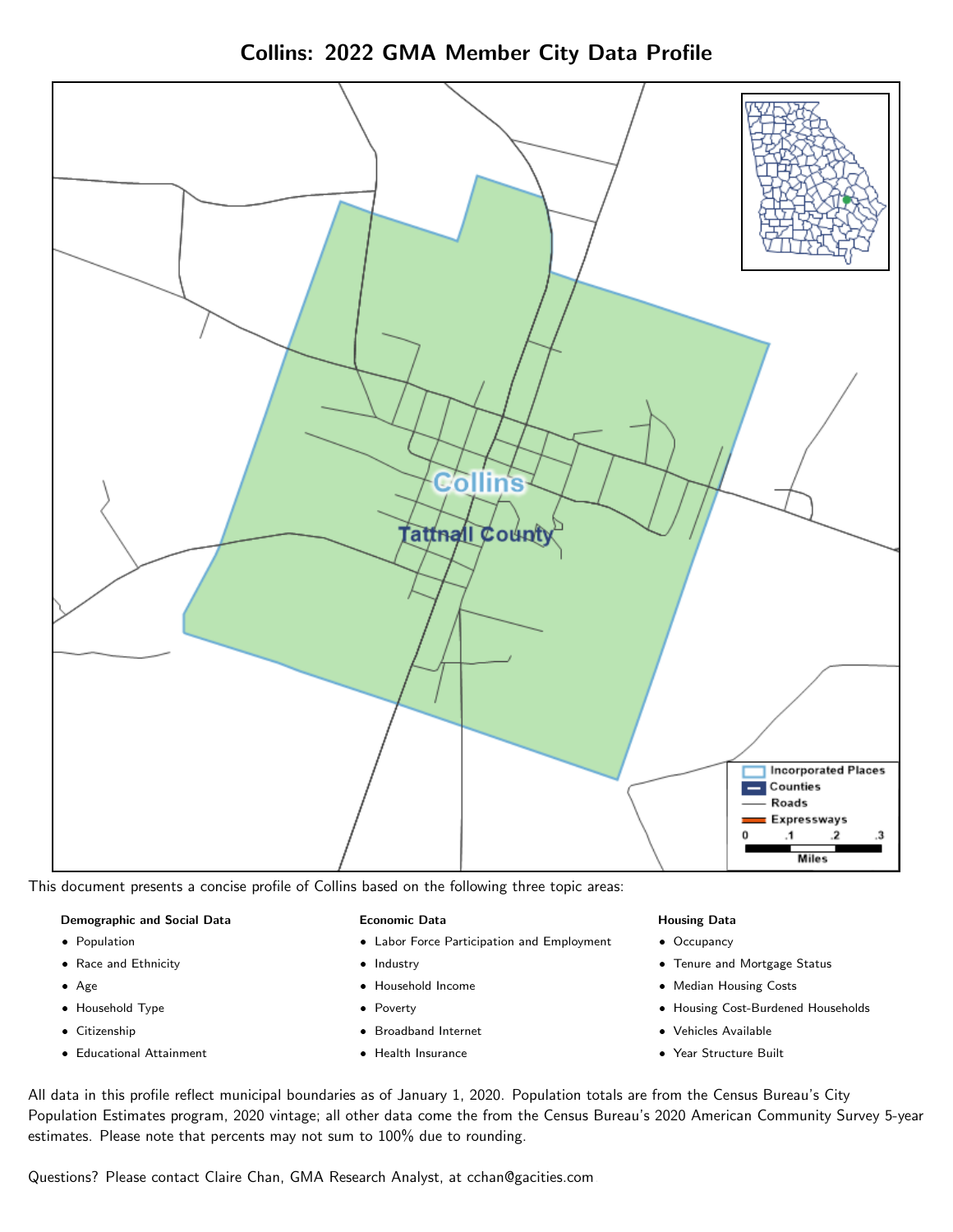# Collins: Demographic and Social





#### **Citizenship**



Source: American Community Survey, 2020 5-year estimates, table B05002 Source: American Community Survey, 2020 5-year estimates, table B15002

#### Race and Ethnicity



Source: U.S. Census Bureau, City Population Estimates, 2020 vintage Source: American Community Survey, 2020 5-year estimates, table B03002

#### Household Type



Source: American Community Survey, 2020 5-year estimates, table B01001 Source: American Community Survey, 2020 5-year estimates, table B11001

#### Educational Attainment



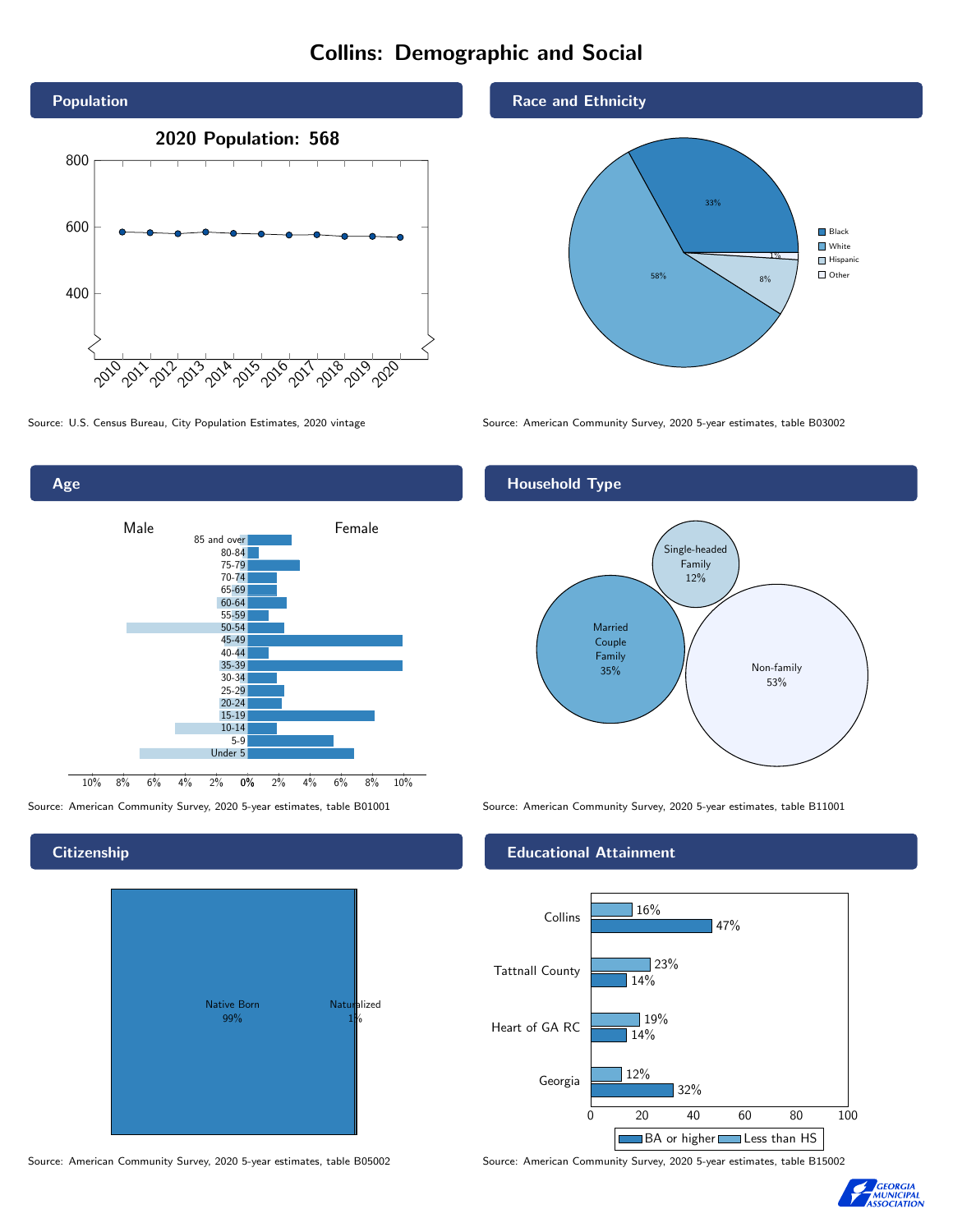# Collins: Economic



Source: American Community Survey, 2020 5-year estimates, table B23001 Note: Unemployment rate is based upon the civilian labor force.

#### Industry

| Agriculture, forestry, fishing and hunting, and mining      | $2\%$ |
|-------------------------------------------------------------|-------|
| Construction                                                | $0\%$ |
| Manufacturing                                               | 17%   |
| <b>Wholesale Trade</b>                                      | $0\%$ |
| Retail Trade                                                | 12%   |
| Transportation and warehousing, and utilities               | 3%    |
| Information                                                 | $0\%$ |
| Finance and insurance, real estate, rental, leasing         | $4\%$ |
| Professional, scientific, mgt, administrative, waste mgt    | 14%   |
| Educational services, and health care and social assistance | 22%   |
| Arts, entertainment, recreation, accommodation, food        | 21%   |
| service                                                     |       |
| Other services, except public administration                | $0\%$ |
| Public administration                                       | 6%    |

Source: American Community Survey, 2020 5-year estimates, table C24030



Source: American Community Survey, 2020 5-year estimates, tables B19013 and B19025 Source: American Community Survey, 2020 5-year estimates, table B17010



Poverty



#### **Health Insurance**



Source: American Community Survey, 2020 5-year estimates, table B28002 Source: American Community Survey, 2020 5-year estimates, table B18135